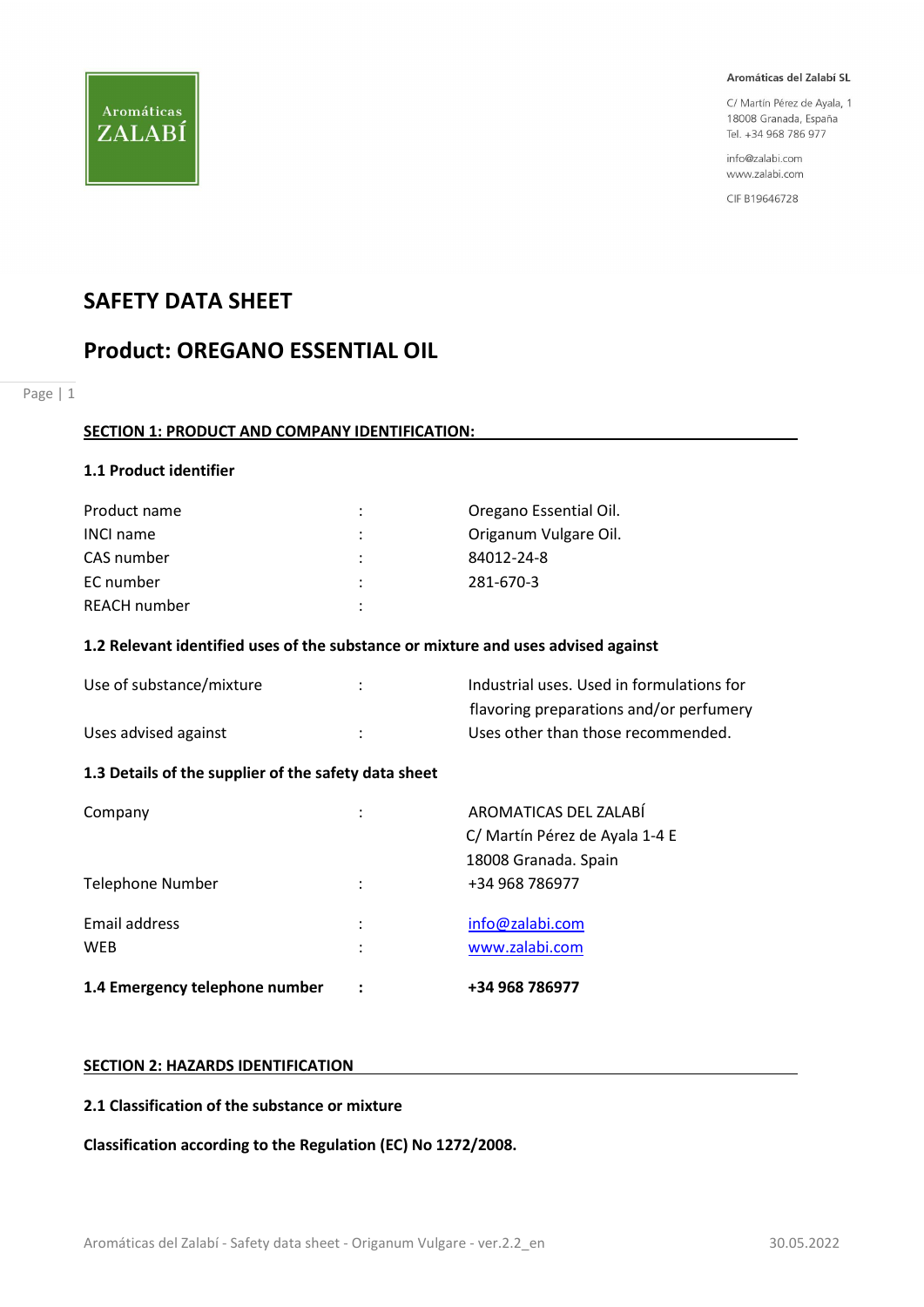C/ Martín Pérez de Ayala, 1 18008 Granada, España Tel. +34 968 786 977

info@zalabi.com www.zalabi.com

CIF B19646728

| Acute toxicity, Category 4        | H302: Harmful if swallowed.                            |
|-----------------------------------|--------------------------------------------------------|
| Skin irritation, Category 2       | H315: Causes skin irritation.                          |
| Eye irritation, Category 2        | H319: Causes serious eye irritation.                   |
| Skin sensitization, Category 1    | H317: May cause an allergic skin reaction.             |
| Aspiration hazard, Category 1     | H304: May be fatal if swallowed and enters airways.    |
| Chronic aquatic Hazard Category 2 | H411: Toxic to aquatic life with long lasting effects. |
|                                   |                                                        |

## 2.2 Label elements - Labelling (REGULATION (EC) No 1272/2008)

| Hazard pictograms        |                                                                                                                                                                                                                                                                     |
|--------------------------|---------------------------------------------------------------------------------------------------------------------------------------------------------------------------------------------------------------------------------------------------------------------|
| Signal word              | <b>DANGER</b>                                                                                                                                                                                                                                                       |
| <b>Hazard statements</b> | H302: Harmful if swallowed.<br>H304: May be fatal if swallowed and enters airways.<br>H315: Causes skin irritation.<br>H317: May cause an allergic skin reaction.<br>H319: Causes serious eye irritation.<br>H411: Toxic to aquatic life with long lasting effects. |
| Precautionary statements | <b>Prevention:</b><br>P201: Obtain special instructions before use.<br>P273: Avoid release to the environment.<br>P280: Wear protective gloves/eye protection/face<br>protection.                                                                                   |
|                          | <b>Response:</b><br>P301 + P310: If swallowed: Immediately call a<br>poison center/doctor.<br>P331: Do NOT induce vomiting.<br>P391: Collect spillage.                                                                                                              |

Hazardous components which must be listed on the label:

Carvacrol

Page | 2

**Aromáticas** 

ZALABÍ

γ -Terpinene

Caryophyllene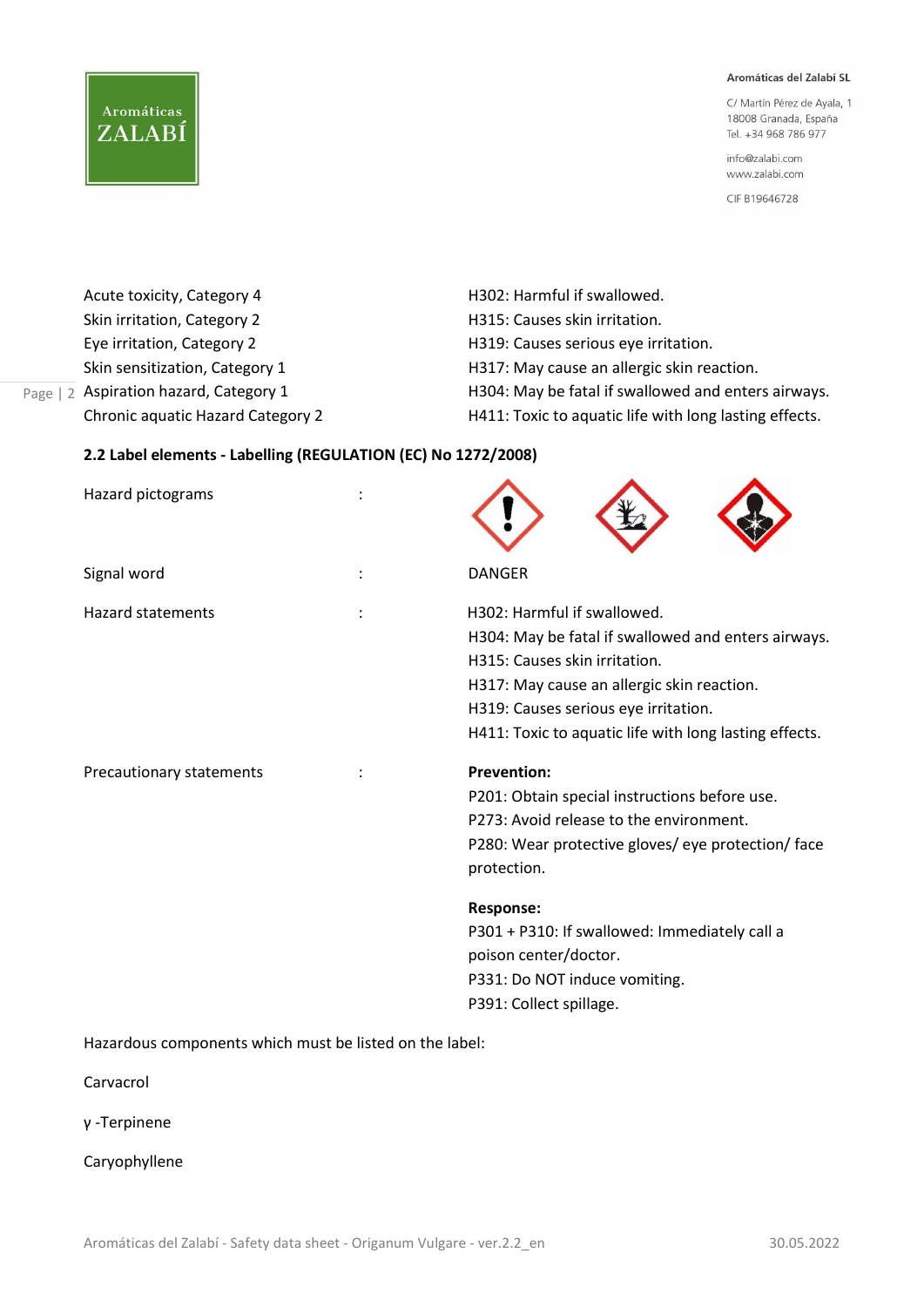## **Aromáticas** ZALABÍ

#### Aromáticas del Zalabí SL

C/ Martín Pérez de Ayala, 1 18008 Granada, España Tel. +34 968 786 977

info@zalabi.com www.zalabi.com

CIF B19646728

## Cis - Ocimene

1,8 - Cineol

β - Pinene

Page | 3

α - Pinene

Camphor

Eugenol

## 2.3 Other hazards

This substance/mixture contains no components considered to be either persistent, bio accumulative and toxic (PBT), or very persistent and very bio accumulative (vPvB) at levels of 0.1% or higher.

## SECTION 3: COMPOSITION / INFORMATION ON INGREDIENTS

#### 3.1 Substances UVCB

(Substance of Unknown or Variable composition, Complex reaction products or Biological materials).

## Hazardous components:

| Chemical name   | Identifier           | Concentration<br>(% w/w) | Classification                    |
|-----------------|----------------------|--------------------------|-----------------------------------|
| Carvacrol       | CAS-No.: 499-75-2    | $60 - 80$                | Acute Tox. 4; H302 Skin Irrit. 2; |
|                 | EC-No.: 207-889-6    |                          | H315 Eye Irrit. 2; H319 Skin      |
|                 |                      |                          | Sens. 1; H317                     |
| $p - C$ ymene   | CAS-No.: 99-87-6 EC- | $4 - 10$                 | Flam. Liq. 3; H226 Repr. 2; H361  |
|                 | No.: 202-796-7       |                          | Asp. Tox. 1; H304 Aquatic         |
|                 |                      |                          | Chronic 2; H411                   |
| $y$ – Terpinene | (CAS-No.: 99-85-4    | $3 - 9$                  | Flam. Liq. 3; H226 Asp. Tox. 1;   |
|                 | EC-No.: 202-794-6    |                          | H304 Repr. 2; H361                |
| Linalool        | (CAS-No.: 78-70-6    | Traces to 3              | Skin Irrit. 2; H315 Eye Irrit. 2; |
|                 | EC-No.: 201-134-4    |                          | H319 Skin Sens. 1B; H317          |
| Thymol          | CAS-No.: 89-83-8 EC- | $0.5 - 5$                | Acute Tox. 4; H302 Skin Corr.     |
|                 | No.: 201-944-8       |                          | 1B; H314 Aquatic Chronic 2;       |
|                 |                      |                          | H411                              |
| Borneol         | CAS-No.: 507-70-0    | $1 - 10$                 | Flam. Sol. 2; H228                |
|                 | EC-No.: 208-080-0    |                          |                                   |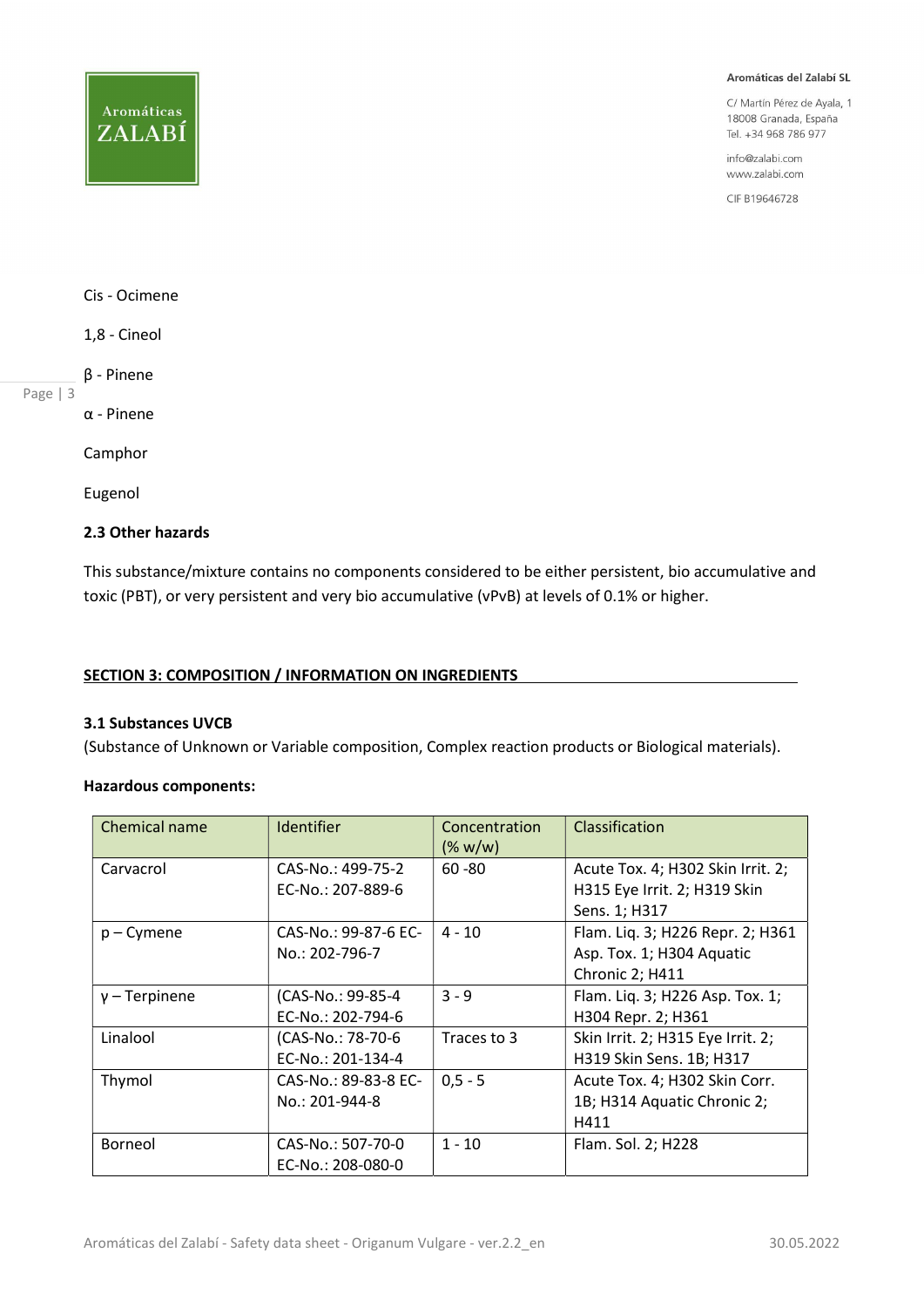

Page | 4

#### Aromáticas del Zalabí SL

C/ Martín Pérez de Ayala, 1 18008 Granada, España Tel. +34 968 786 977

info@zalabi.com www.zalabi.com

CIF B19646728

| Cis - Ocimene        | CAS-No.: 5989-27-5<br>EC-No.: 227-813-5 | $0,25 - 1$   | Flam. Liq. 3; H226 Skin Irrit. 2;<br>H315 Skin Sens. 1; H317 Asp.<br>Tox. 1; H304 Aquatic Acute 1;<br>H400 Aquatic                 |
|----------------------|-----------------------------------------|--------------|------------------------------------------------------------------------------------------------------------------------------------|
| 1,8 - Cineol         | CAS-No.: 470-82-6<br>EC-No.: 207-431-5  | $0,1 - 1$    | Flam. Liq. 3; H226 Skin Sens. 1;<br>H317                                                                                           |
| $\beta$ - Pinene     | CAS-No.: 127-91-3<br>EC-No.: 204-872-5  | $0,25 - 1$   | Flam. Liq. 3; H226 Skin Irrit. 2;<br>H315 Skin Sens. 1; H317 Asp.<br>Tox. 1; H304 Aquatic Acute 1;<br>H400 Aquatic Chronic 1; H410 |
| $\alpha$ - Pinene    | CAS-No.: 80-56-8 EC-<br>No.: 201-291-9  | $0,2 - 2,5$  | Flam. Liq. 3; H226 Skin Irrit. 2;<br>H315 Skin Sens. 1; H317 Asp.<br>Tox. 1; H304 Aquatic Acute 1;<br>H400 Aquatic Chronic 1; H410 |
| Camphene             | CAS-No.: 79-92-5 EC-<br>No.: 201-234-8  | $0,1 - 0,25$ | Flam. Sol. 2; H228 Eye Irrit. 2;<br>H319 Aquatic Acute 1; H400<br>Aquatic Chronic 1; H410                                          |
| Eugenol              | CAS-No.: 97-53-0 EC-<br>No.: 202-589-1  | $0,1 - 1$    | Eye Irrit. 2; H319 Skin Sens. 1;<br>H317                                                                                           |
| 1-octen-3-ol         | CAS-No.: 3391-86-4<br>EC-No.: 222-226-0 | $0,1 - 0,25$ | Acute Tox. 4; H302 Acute Tox. 4;<br>H332 Skin Irrit. 2; H315 Eye Irrit.<br>2; H319 Aquatic Acute 1; H400                           |
| $\beta$ - Bisabolene | CAS-No.: 495-61-4                       | $0,1 - 1$    | Skin Irrit. 2; H315 Skin Sens. 1;<br>H317 Asp. Tox. 1; H304                                                                        |

## SECTION 4: FIRST AID MEASURES

## 4.1 Description of first aid measures

| General advice | ٠                    | Do not leave the victim unattended.                                                                                                                                                |
|----------------|----------------------|------------------------------------------------------------------------------------------------------------------------------------------------------------------------------------|
| If inhaled     | $\ddot{\phantom{a}}$ | Remove person to fresh air and keep comfortable for<br>breathing. If unconscious, place in recovery position<br>and seek medical advice. If symptoms persist, call a<br>physician. |
| If swallowed   | ٠                    | Keep respiratory tract clear. Rinse mouth with water.<br>Do not give milk or alcoholic beverages. Never give<br>anything by mouth to an unconscious person. If                     |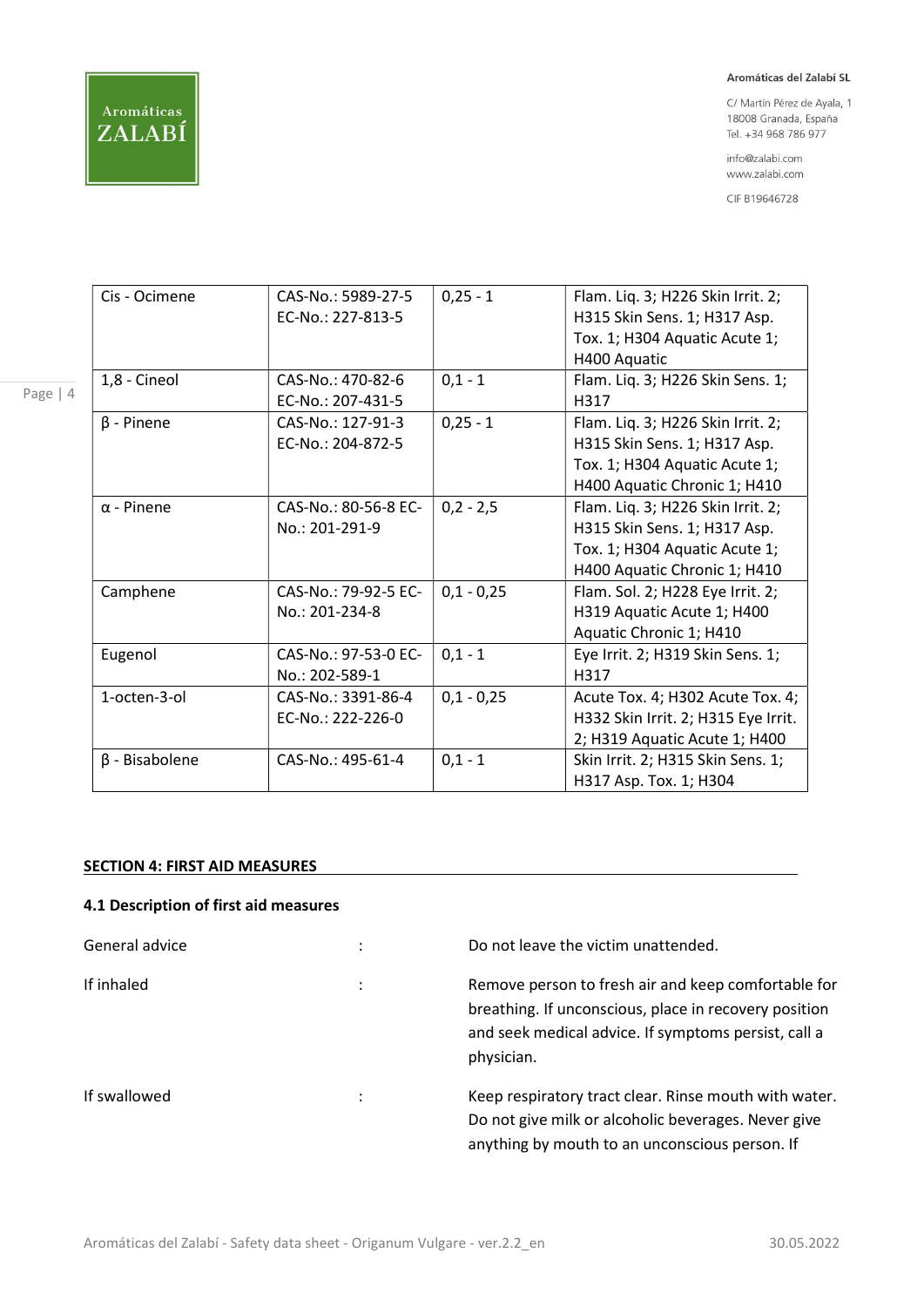## **Aromáticas** ZALABÍ

#### Aromáticas del Zalabí SL

C/ Martín Pérez de Ayala, 1 18008 Granada, España Tel. +34 968 786 977

info@zalabi.com www.zalabi.com

CIF B19646728

|            |                                                                 | symptoms persist, call a physician, and show this<br>container/label.                                                                                |
|------------|-----------------------------------------------------------------|------------------------------------------------------------------------------------------------------------------------------------------------------|
| Page   $5$ | In case of eye contact                                          | Remove contact lenses. Protect unharmed eye. Rinse<br>with plenty of water for several minutes. If eye<br>irritation persists, consult a specialist. |
|            | In case of skin contact                                         | Take off immediately all contaminated clothing.<br>Rinse skin with water/shower. If skin irritation or<br>rash occurs: Get medical advice/attention. |
|            | 4.2 Most important symptoms and effects, both acute and delayed |                                                                                                                                                      |

| <b>Risks</b> | $\ddot{\phantom{0}}$ | Harmful if swallowed.                               |
|--------------|----------------------|-----------------------------------------------------|
|              |                      | May be fatal if swallowed and enters airways.       |
|              |                      | Causes skin irritation. May cause an allergic skin  |
|              |                      | reaction. Causes serious eye irritation.            |
|              |                      | Suspected of damaging fertility or the unborn child |
|              |                      |                                                     |

## 4.3 Indication of any immediate medical attention and special treatment needed

In case of doubt or when symptoms of feeling unwell persist, get medical attention. Never administer anything orally to persons who are unconscious. Treat symptomatically.

| <b>SECTION 5: FIREFIGHTING MEASURES</b>                   |                |                                                                                                                                                                                                          |
|-----------------------------------------------------------|----------------|----------------------------------------------------------------------------------------------------------------------------------------------------------------------------------------------------------|
| 5.1 Extinguishing media                                   |                |                                                                                                                                                                                                          |
| Suitable extinguishing media                              |                | Extinguishing powder. Foam. Carbon dioxide.                                                                                                                                                              |
| Unsuitable extinguishing media                            |                | None known.                                                                                                                                                                                              |
| 5.2 Special hazards arising from the substance or mixture |                |                                                                                                                                                                                                          |
| Specific hazards during firefighting                      | $\ddot{\cdot}$ | May release toxic, irritating and/or corrosive fumes.<br>Exposure to decomposition products may be a<br>hazard to health.<br>Do not allow run-off from firefighting to enter drains<br>or water courses. |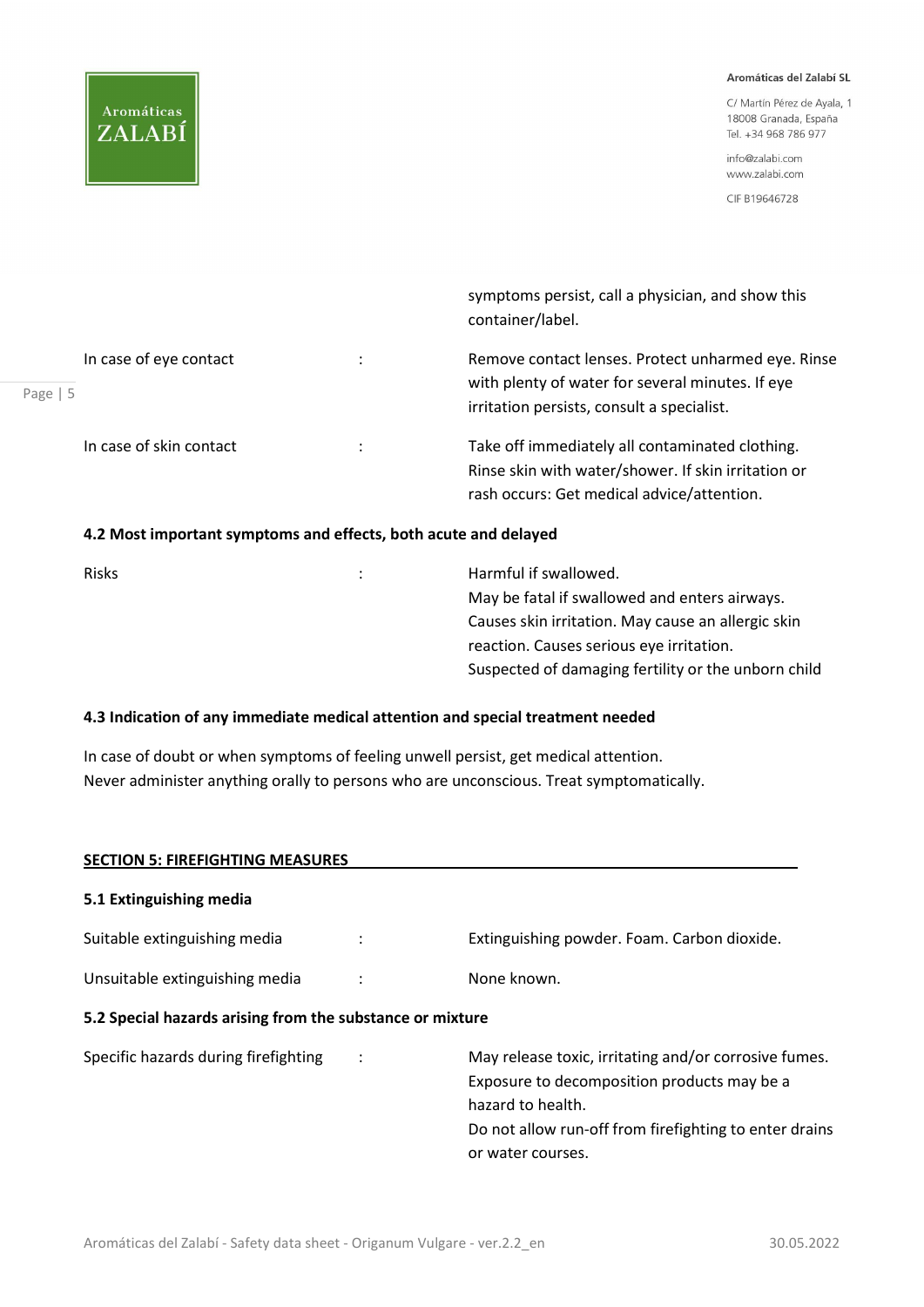C/ Martín Pérez de Ayala, 1 18008 Granada, España Tel. +34 968 786 977

info@zalabi.com www.zalabi.com

CIF B19646728

## 5.3 Advice for firefighters

**Aromáticas** 

ZALABÍ

| Firefighting instructions               | Cool down the containers exposed to heat with a<br>water spray.                                                                                         |
|-----------------------------------------|---------------------------------------------------------------------------------------------------------------------------------------------------------|
| Page   6 Protection during firefighting | Do not attempt to act without suitable<br>protective equipment.                                                                                         |
| Further information                     | Standard procedure for chemical fires.<br>Use extinguishing measures that are appropriate to<br>local circumstances and the surrounding<br>environment. |

## Note that:

1- Closed containers may build up pressure at elevated temperatures.

2- Avoid inhalation of fumes or vapors. Use appropriate respiratory protection.

3- Prevent run-off from firefighting to enter drains or water courses.

## SECTION 6: ACCIDENTAL RELEASES MEASURES

## 6.1 Personal precautions, protective equipment, and emergency procedures

Wear appropriate gloves to prevent skin exposure.

Use complete protective clothing if necessary.

Avoid inhalation of its vapors or smoke and use self-contained breathing apparatus if necessary. Evacuate the surroundings and maintain adequate ventilation in the working area after spilling.

## 6.2 Environmental precautions

Dangerous for the environment. Should not be released into the environment. Try to prevent the product from entering drains or water courses. Do not allow contact with soil, surface, or ground water. If the product contaminates rivers and lakes or drains, inform respective authorities.

## 6.3 Methods and material for containment and cleaning up

Cover and wipe up with absorbent material. Ventilate area and wash spill site after material pickup is complete. Keep in suitable, closed containers for disposal.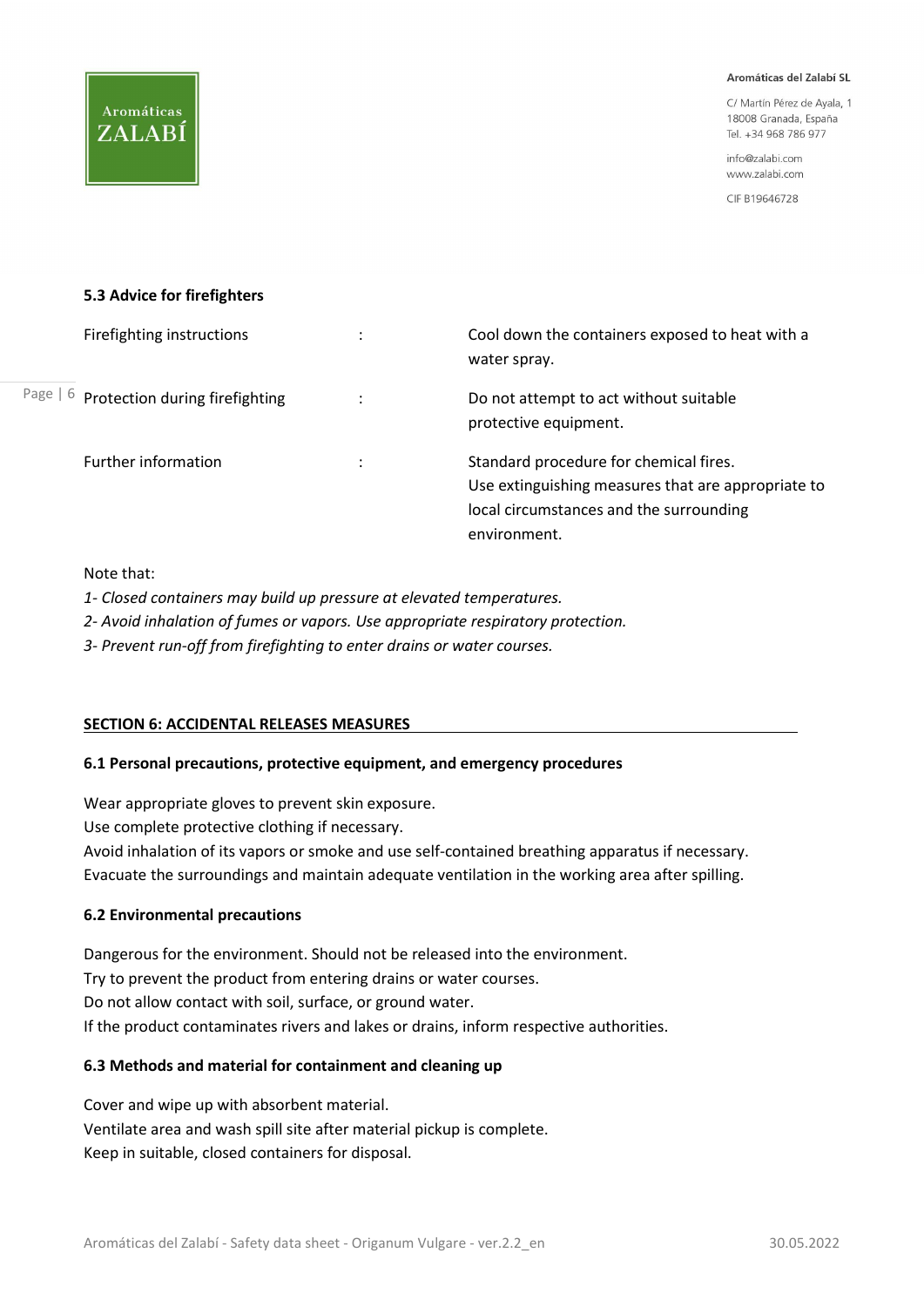C/ Martín Pérez de Ayala, 1 18008 Granada, España Tel. +34 968 786 977

info@zalabi.com www.zalabi.com

CIF B19646728

## 6.4 Reference to other sections

**Aromáticas** 

ZALABÍ

 $\frac{1}{\text{Page} \mid 7}$  For disposal considerations, see chapter 13. For handling and storage, see chapter 7. For exposure controls/personal protection, see chapter 8.

| <b>SECTION 7: HANDLING AND STORAGE</b>                           |   |                                                                                                                                                                                  |  |
|------------------------------------------------------------------|---|----------------------------------------------------------------------------------------------------------------------------------------------------------------------------------|--|
| 7.1 Precautions for safe handling                                |   |                                                                                                                                                                                  |  |
| Advise on safe handling                                          |   | Smoking, eating, and drinking should be prohibited in<br>the application area.                                                                                                   |  |
| Heat and ignition sources                                        |   | Keep away from heat, hot surfaces, sparks, open<br>flames, and other ignition sources. DO NOT SMOKE.                                                                             |  |
| Hygiene measures                                                 | ÷ | General industrial hygiene practice.                                                                                                                                             |  |
| 7.2 Conditions for safe storage, including any incompatibilities |   |                                                                                                                                                                                  |  |
| Requirements for storage<br>areas and containers                 |   | Electrical installations / working materials must<br>comply with the technological safety standards.<br>Keep containers sealed and in a fresh, dry, and well<br>ventilated area. |  |
| Advice on common storage                                         |   | No materials to be especially mentioned.                                                                                                                                         |  |
| Other data                                                       |   | No decomposition if stored and applied as directed.                                                                                                                              |  |
|                                                                  |   |                                                                                                                                                                                  |  |

## 7.3 Specific end use(s)

Raw material used in flavoring preparations and/or perfumery. No additional information available.

## SECTION 8: EXPOSURE CONTROLS/PERSONAL PROTECTION

## 8.1 Control parameters

Inhalation of thymol maya use long term local effects. Inhalation of components listed on the label, may cause long-term systemic effects.

## 8.2 Exposure controls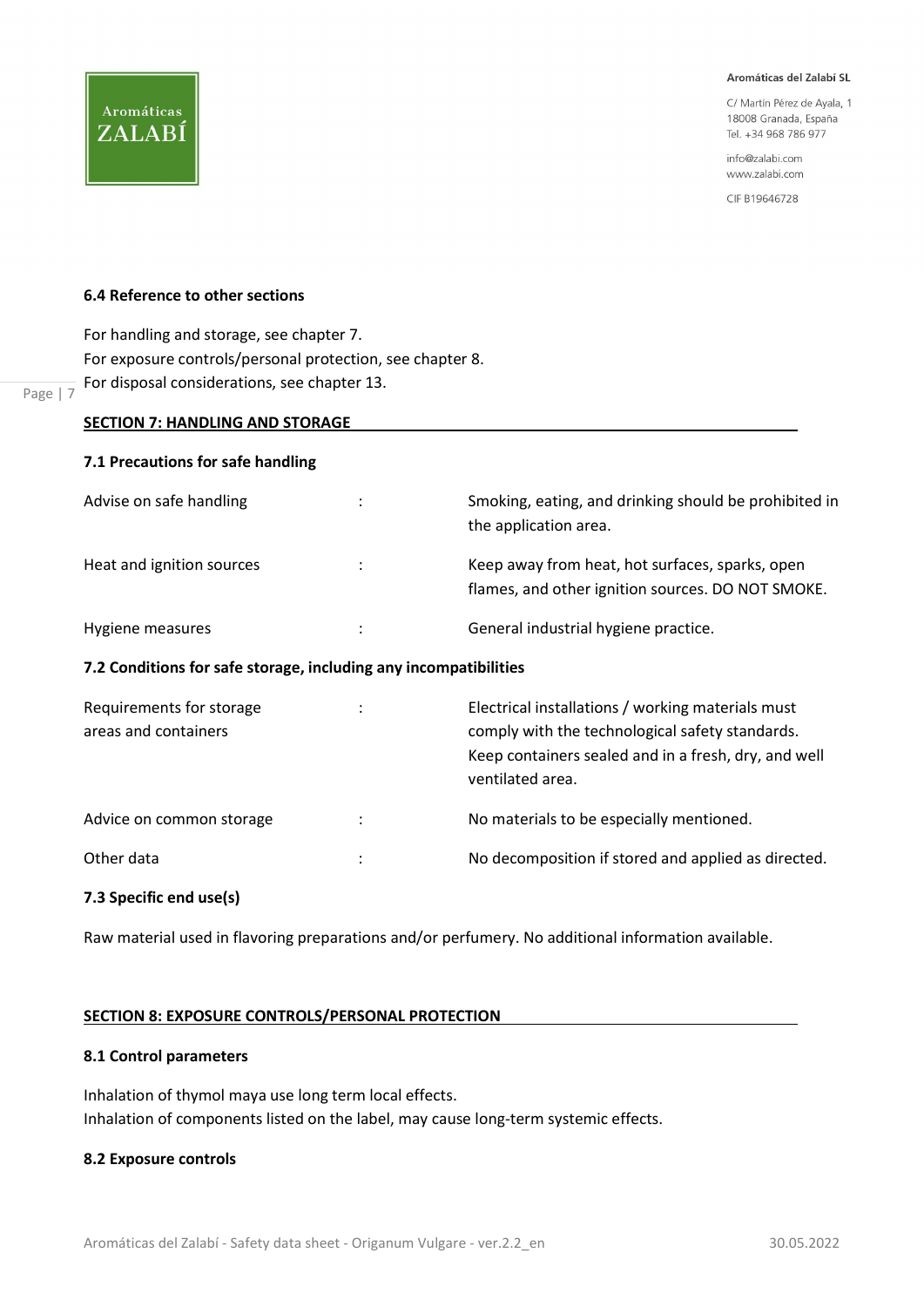# Aromáticas ZALABÍ

Page |

### Aromáticas del Zalabí SL

C/ Martín Pérez de Ayala, 1 18008 Granada, España Tel. +34 968 786 977

info@zalabi.com www.zalabi.com

CIF B19646728

| 8                      |                |                                                                                                                                                                  |
|------------------------|----------------|------------------------------------------------------------------------------------------------------------------------------------------------------------------|
| Respiratory protection |                | Filtering mask for protection against vapors and<br>particles.<br>CEN standards: EN 136, EN 140, EN 149, EN 405<br>«CE» marking, Category III                    |
| Hand protection        |                | Protective gloves.<br>CEN standards: EN 374-1, EN 374-2, EN 374-3, EN 420<br>«CE» marking, Category II                                                           |
| Eye protection:        | $\ddot{\cdot}$ | Protective goggles with built-in frame.<br>CEN standards: EN 166<br>«CE» marking, Category II                                                                    |
| <b>Skin Protection</b> |                | Protective clothing.<br>CEN standards: EN 340<br>«CE» marking, Category II                                                                                       |
| Other protection       |                | Anti-static safety footwear against chemicals.<br>CEN standards: EN ISO 13287, EN 13832-1,<br>EN 13832-2, EN 13832-3, EN ISO 20345<br>«CE» marking, category III |

## SECTION 9: PHYSICAL AND CHEMICAL PROPERTIES

## 9.1 Information on basic physical and chemical properties

| Appearance              | Clear, mobile liquid.                                 |  |
|-------------------------|-------------------------------------------------------|--|
| Color                   | Yellow to dark brownish red.                          |  |
| Odor                    | Characteristic, aromatic, phenolic with a spicy base. |  |
| Density                 | 0,930 to 0,955 (g/ml) (20 °C)                         |  |
| Refractive Index        | 1,500 to 1,513 (20 °C)                                |  |
| <b>Optical Rotation</b> | $-5^{\circ}$ to +2 $^{\circ}$ (20 $^{\circ}$ C)       |  |
| Flash point             | 65 °C                                                 |  |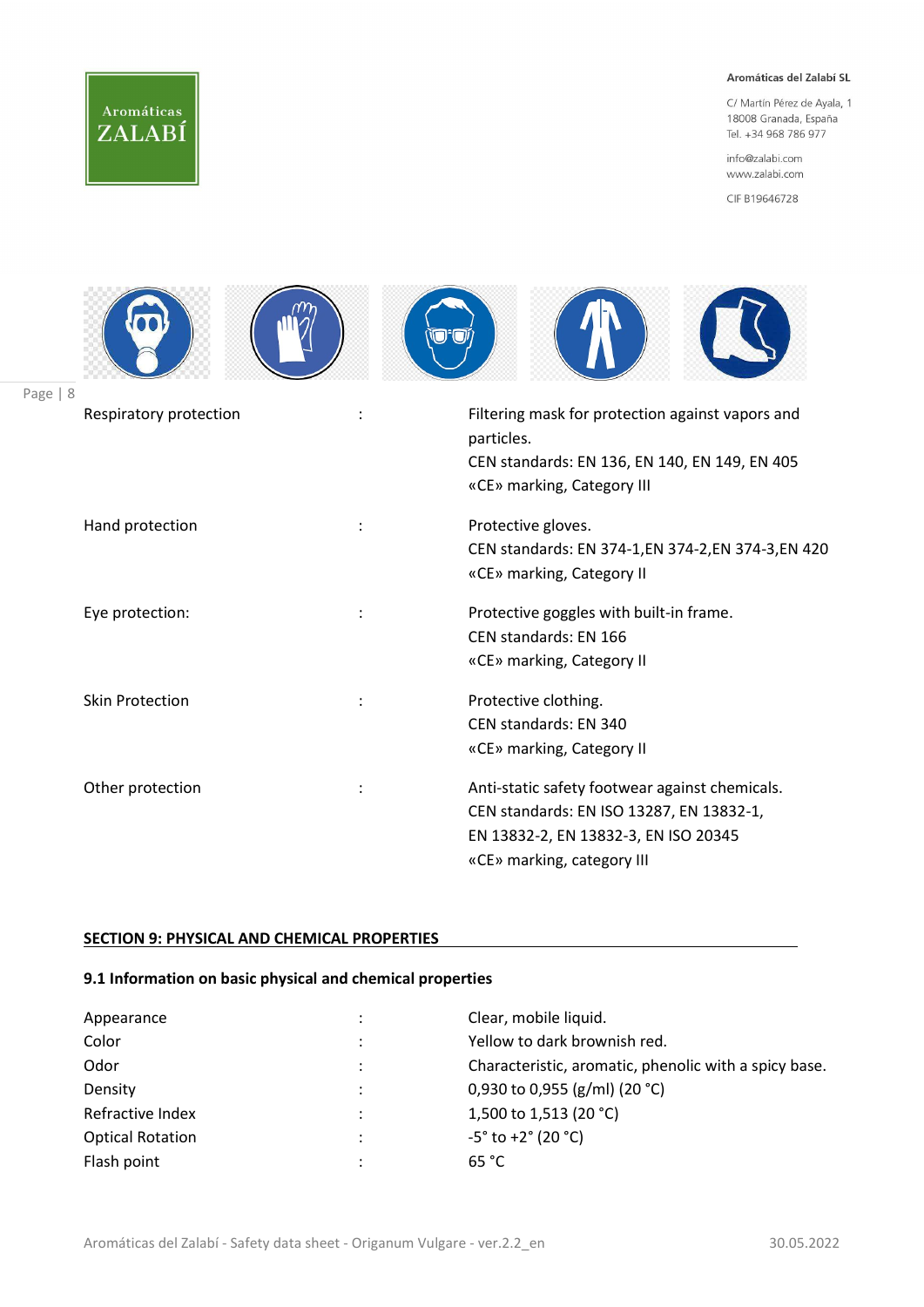Page |

#### Aromáticas del Zalabí SL

C/ Martín Pérez de Ayala, 1 18008 Granada, España Tel. +34 968 786 977

info@zalabi.com www.zalabi.com

CIF B19646728

## **SECTION 10: STABILITY AND REACTIVITY**

| 10.1 Reactivity<br>9                    | No hazardous reactions under recommended storage<br>conditions. |
|-----------------------------------------|-----------------------------------------------------------------|
| <b>10.2 Chemical stability</b>          | Stable under recommended storage conditions.                    |
| 10.3 Possibility of hazardous reactions | No hazards to be specially mentioned.                           |
| 10.4 Conditions to avoid                | No data available.                                              |
| 10.5 Incompatible materials             | No data available.                                              |
| 10.6 Hazardous decomposition products   | No decomposition if used and stored as directed.                |

## **SECTION 11: TOXICOLOGICAL INFORMATION**

## 11.1 Information on toxicological effects

| Acute toxicity                    |                      | Harmful if swallowed.                                |  |
|-----------------------------------|----------------------|------------------------------------------------------|--|
| Skin corrosion/irritation         |                      | Causes skin irritation.                              |  |
| Serious eye damage/eye irritation | $\ddot{\phantom{a}}$ | Causes serious eye irritation.                       |  |
| Skin sensitization                |                      | May cause an allergic skin reaction.                 |  |
| Respiratory sensitization         |                      | Not classified based on available information.       |  |
| Germ cell mutagenicity            |                      | Not classified based on available information.       |  |
| Carcinogenicity                   |                      | Not classified based on available information.       |  |
| Reproductive toxicity             |                      | Suspected of damaging fertility or the unborn child. |  |
| STOT - single exposure            |                      | Not classified based on available information.       |  |
| STOT - repeated exposure          |                      | Not classified based on available information.       |  |
| Aspiration toxicity               |                      | May be fatal if swallowed and enters airways.        |  |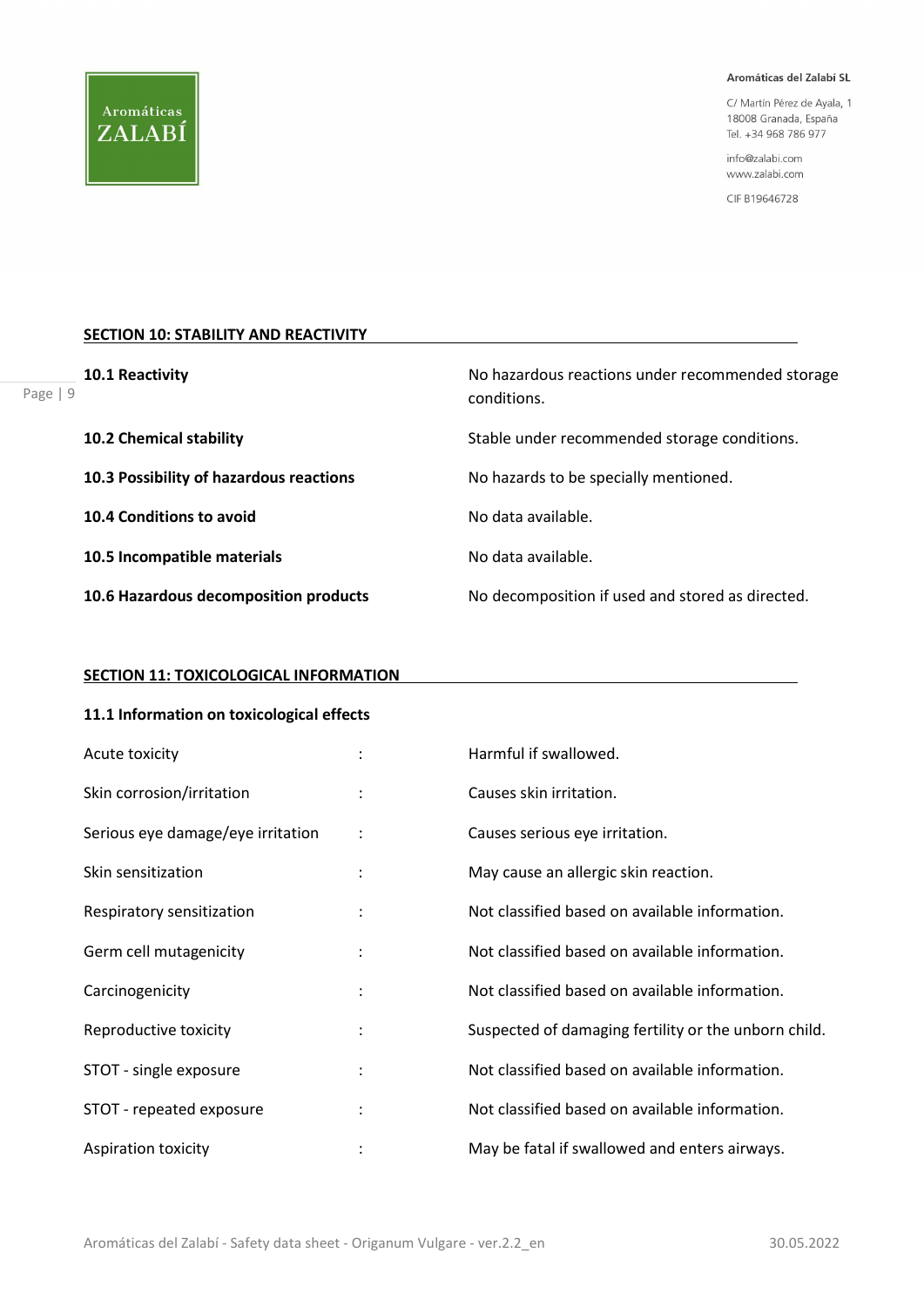C/ Martín Pérez de Ayala, 1 18008 Granada, España Tel. +34 968 786 977

info@zalabi.com www.zalabi.com

CIF B19646728

## SECTION 12: ECOLOGICAL INFORMATION

|            | 12.1 Toxicity                           | Toxic to aquatic life with long lasting effects.                                                                                                                                                              |  |
|------------|-----------------------------------------|---------------------------------------------------------------------------------------------------------------------------------------------------------------------------------------------------------------|--|
| Page $ 10$ | 12.2 Persistence and degradability      | No data available.                                                                                                                                                                                            |  |
|            | 12.3 Bio accumulative potential         | No data available.                                                                                                                                                                                            |  |
|            | 12.4 Mobility in soil                   | No data available.                                                                                                                                                                                            |  |
|            | 12.5 Results of PBT and vPvB assessment | This substance/mixture contains no components<br>considered to be either persistent, bio accumulative<br>and toxic (PBT), or very persistent and very<br>bio accumulative (vPvB) at levels of 0.1% or higher. |  |
|            | 12.6 Other adverse effects              | No data available.                                                                                                                                                                                            |  |

### SECTION 13: DISPOSAL CONSIDERATIONS

## 13.1 Waste treatment methods

Containers must be disposed of as hazardous waste. Do not re-use empty containers. Dilute the remaining material and neutralize.

Dispose of in accordance with all state and local environmental regulations.

Empty containers should be taken to an approved waste handling site for recycling or disposal. Flammable vapors may accumulate in the container.

### SECTION 14: TRANSPORT INFORMATION

|           | ADR/RID/ADN | <b>IMDG</b> | <b>IATA-ICAO</b> |
|-----------|-------------|-------------|------------------|
| UN number | UN3082      | UN3082      | UN3082           |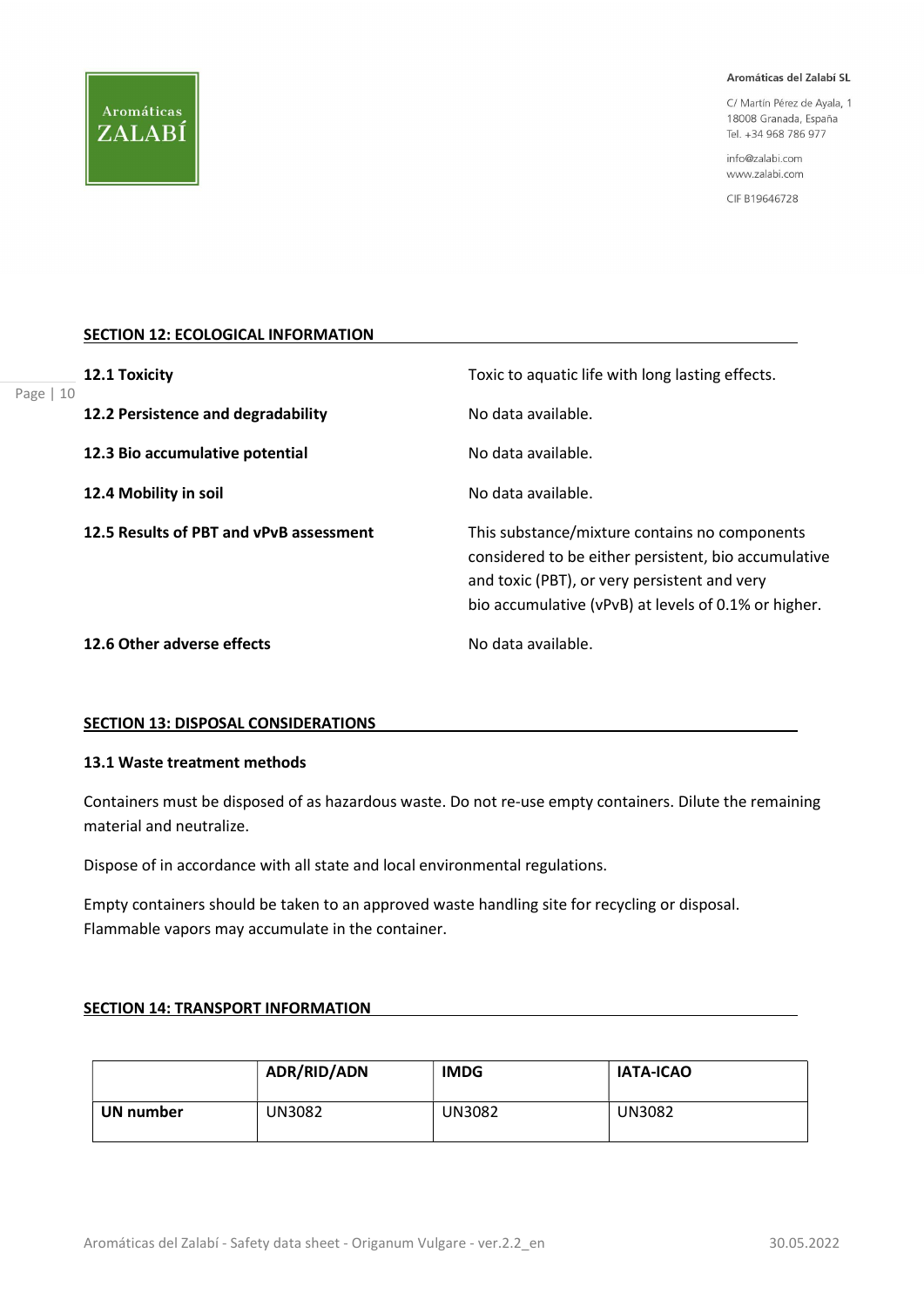

Page | 11

#### Aromáticas del Zalabí SL

C/ Martín Pérez de Ayala, 1 18008 Granada, España Tel. +34 968 786 977

info@zalabi.com www.zalabi.com

CIF B19646728

| <b>Proper shipping</b>     | Environmentally      | Environmentally      | Environmentally      |
|----------------------------|----------------------|----------------------|----------------------|
| name                       | hazardous substance, | hazardous substance, | hazardous substance, |
|                            | liquid, N.O.S.       | liquid, N.O.S.       | liquid, N.O.S.       |
|                            |                      |                      |                      |
| <b>Transport Hazard</b>    | 9                    | 9                    | 9                    |
| class                      |                      |                      |                      |
|                            |                      |                      |                      |
| Packing group              | $\mathbf{III}$       | Ш                    | Ш                    |
|                            |                      |                      |                      |
| Environmentally            | Environmentally      | Environmentally      | Environmentally      |
| hazardous                  | hazardous and marine | hazardous and marine | hazardous and marine |
|                            | pollutant            | pollutant            | pollutant            |
|                            |                      |                      |                      |
| <b>Further information</b> | Tunnel restriction   |                      |                      |
|                            | code (E)             |                      |                      |
|                            |                      |                      |                      |

## 14.1 Labelling according to RID / ADR, IMCO / IMDG, OACI / IATA



## 14.2 Special precautions for user.

Not applicable.

## 14.3 Transport in bulk according to Annex II of MARPOL and the IBC Code.

Not applicable for product as supplied.

## SECTION 15: REGULATORY INFORMATION

## 15.1 Safety, health, and environmental regulations/legislation specific for the substance or mixture:

Substances are either included in EINECS, ELINCS, NLP inventories or exempt.

## 15.2 Chemical safety assessment:

Not required.